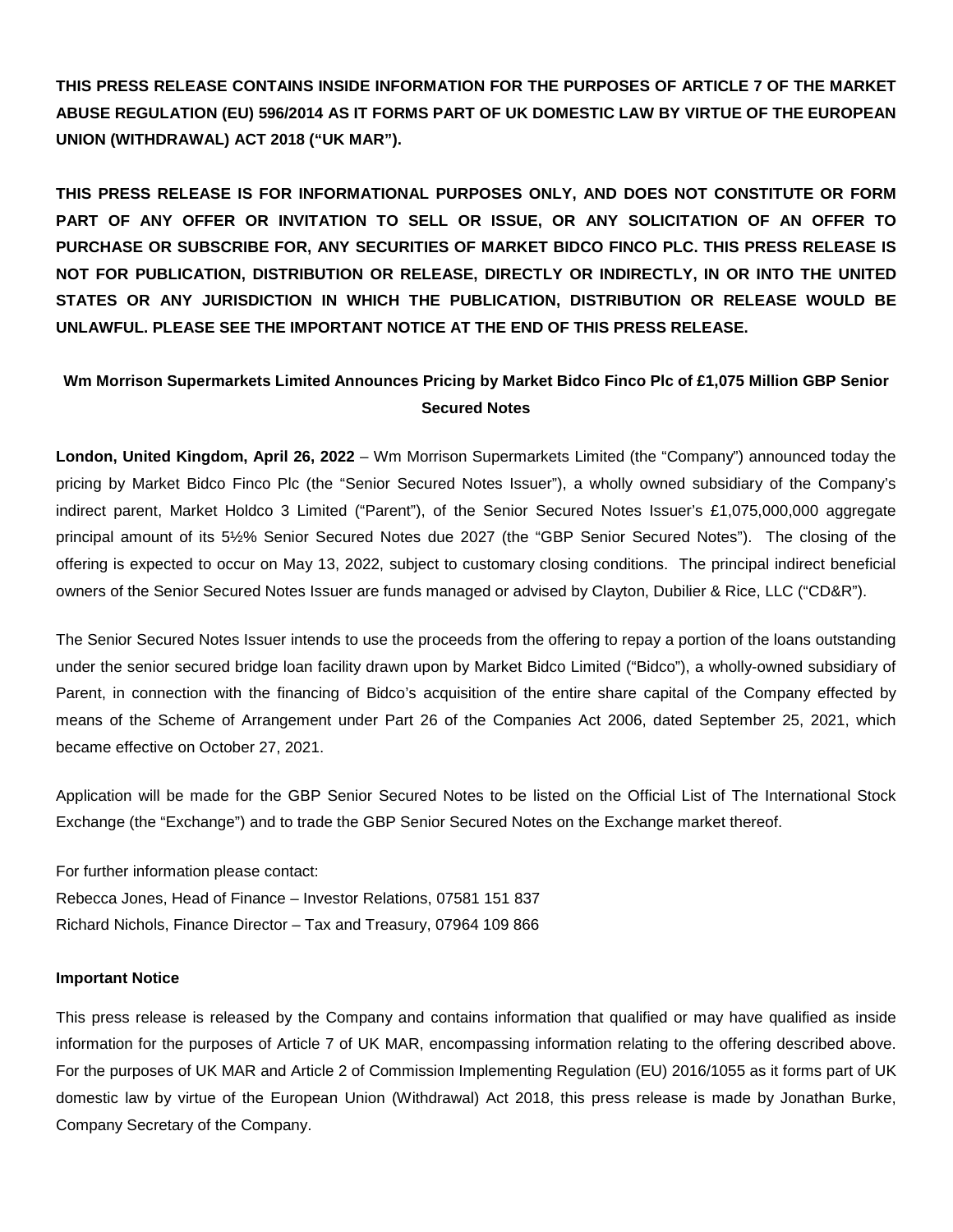This press release is not an offer to sell or purchase, or a solicitation of an offer to sell or purchase the GBP Senior Secured Notes, and shall not constitute an offer, solicitation or sale in any state or jurisdiction in which, or to any person to whom such an offer, solicitation or sale would be unlawful.

The GBP Senior Secured Notes are being offered only to persons reasonably believed to be qualified institutional buyers in reliance on Rule 144A under the Securities Act of 1933, as amended (the "Securities Act"), and outside the United States only to non-U.S. investors pursuant to Regulation S under the Securities Act. The GBP Senior Secured Notes have not been and will not be registered under the Securities Act, or the securities laws of any other jurisdiction, and may not be offered or sold in the United States absent registration or an applicable exemption from registration requirements.

In member states of the European Economic Area (the "**EEA**"), this press release and any offer of the securities referred to herein in any member state of the EEA (each, a "**Member State**") will be made pursuant to an exemption under the Prospectus Regulation from the requirement to publish a prospectus for offers of the securities referred to herein. Accordingly, any person making or intending to make an offer in a Member State of GBP Senior Secured Notes which are the subject of the offering contemplated may only do so in circumstances in which no obligation arises for the Senior Secured Notes Issuer or any of the initial purchasers to publish a prospectus pursuant to Article 3 of the Prospectus Regulation, in each case, in relation to such offer. Neither the Senior Secured Notes Issuer nor the initial purchasers have authorised, nor do they authorise, the making of any offer of GBP Senior Secured Notes in circumstances in which an obligation arises for the Senior Secured Notes Issuer or the initial purchasers to publish a prospectus for such offer. The expression "**Prospectus Regulation**" means Regulation (EU) 2017/1129.

In the United Kingdom (the "**UK**"), this press release and any offer of the securities referred to herein in the UK will be made pursuant to an exemption under the UK Prospectus Regulation from the requirement to publish a prospectus for offers of the securities referred to herein. Accordingly, any person making or intending to make an offer in the UK of GBP Senior Secured Notes which are the subject of the offering contemplated may only do so in circumstances in which no obligation arises for the Senior Secured Notes Issuer or any of the initial purchasers to publish a prospectus pursuant to article 3 of the UK Prospectus Regulation, in each case, in relation to such offer. Neither the Senior Secured Notes Issuer nor the initial purchasers have authorised, nor do they authorise, the making of any offer of GBP Senior Secured Notes in circumstances in which an obligation arises for the Senior Secured Notes Issuer or the initial purchasers to publish a prospectus for such offer. The expression "**UK Prospectus Regulation**" means Regulation (EU) 2017/1129 as it forms part of UK domestic law by virtue of the European Union (Withdrawal) Act 2018.

This press release does not constitute an invitation or inducement to engage in investment activity within the meaning of the UK Financial Services and Markets Act 2000 (the "**FSMA**"). This document is only being distributed to and is only directed at: (i) persons who are outside the UK; (ii) persons who are investment professionals within the meaning of Article 19(5) of the Financial Services and Markets Act 2000 (Financial Promotion) Order 2005 (the "**Order**"); (iii) persons falling within Article 49(2)(a) to (d) of the Order (high net worth entities, unincorporated associations, etc.); or (iv) persons to whom an invitation or inducement to engage in investment activity (within the meaning of section 21 of the FSMA) in connection with the issue or sale of any securities may otherwise lawfully be communicated or caused to be communicated (all such persons together being referred to as "**relevant persons**"). The GBP Senior Secured Notes are available only to, and any invitation or offer may be directed at, or any agreement to subscribe for, purchase or otherwise acquire, any securities will be engaged in only with, in the UK, relevant persons and, in any other jurisdiction, persons to